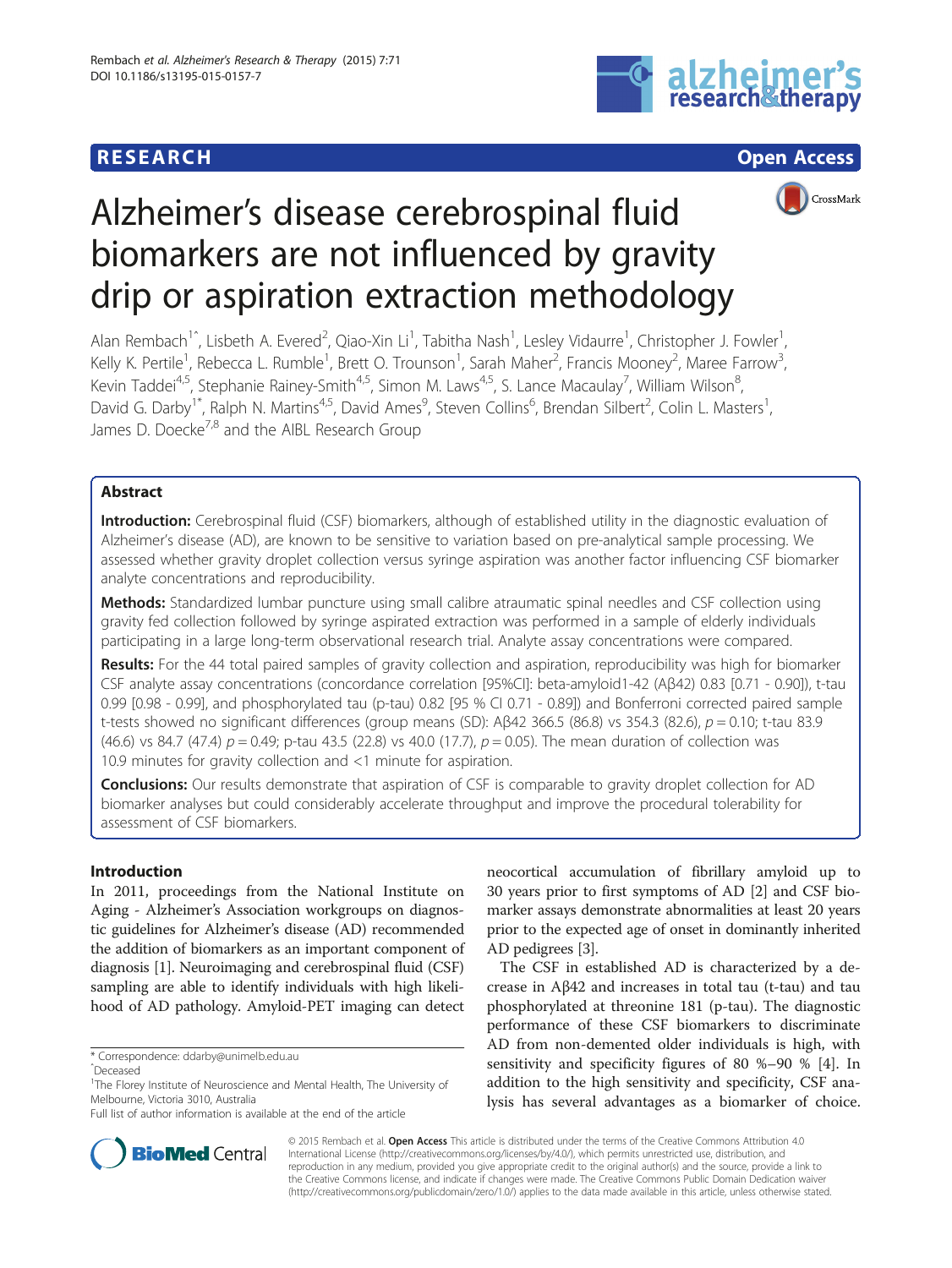Lumbar puncture is easy to perform, does not require expensive and sophisticated equipment and does not require the use of expensive radio-ligands. Furthermore, it provides a simple fluid matrix that allows AD biomarker interrogation and potential additional evaluation of other analytes, as well as routine biochemistry and microscopy. Herskovits and Growden have called for the widespread establishment of lumbar puncture clinics to enable the routine use of CSF both for diagnosis of AD and the monitoring of the CSF response to therapeutic trials [\[5](#page-6-0)]. Adverse events with lumbar puncture (LP) are low with technical optimization [[6\]](#page-6-0). No major complications from LPs conducted in memory clinics were reported in 1,089 patients, and mild post-LP headaches were reported in only 28 (2.6 %) of the patients [[7\]](#page-6-0).

Considerable variability in absolute concentrations of AD biomarkers has been reported by different centers using the same assay, leading to different cutoff values [[8\]](#page-6-0). A quality control program has been established to decrease variability across centers [\[9](#page-6-0)]. An important adjunct to this has been the recommendation of systematic pre-analytical handling by the Alzheimer's Biomarkers Standardization Initiative (ABSI) [\[10](#page-6-0)]. This consensus statement outlined how pre-analytical management of CSF should be undertaken in order to standardize all aspects of sample handling until the point of analysis. Most of the recommendations were based on expert opinion rather than evidence. A commitment was made to provide evidence for unanswered questions such as the effect of tube composition on assay results.

A key issue which was not considered in the ABSI statement was the methodology for CSF collection. During LP CSF can be collected by allowing it to drip into the collecting tube (gravity drip) or by aspiration with a syringe (syringe aspiration). Proponents of gravity drip maintain that when a syringe is used to aspirate CSF, the extra surface area of the syringe (even when it is polypropylene) may adsorb analytes and thus influence assay results, while others believe that if a suitable polypropylene syringe is used, the resulting assays for the biomarkers of AD will not be affected. Consequently, some investigators use gravity flow in the belief that this will minimize this effect [\[11\]](#page-6-0). Gravity can also be used to fill the manometer tubing for measuring CSF pressure and then emptying the fluid in the tubing into polypropylene containers [[7\]](#page-6-0) (personal communication Kaj Blennow). Other investigators routinely use syringe aspiration. The method of CSF collection is an important issue because taking volumes of CSF greater than 10 mL by gravity drip is time consuming and can be uncomfortable for the participant. The time taken could be an impediment to routine CSF sampling if higher throughput is desired for both diagnosis and monitoring of AD.

To investigate potential effects of collection methodology we compared gravity drip collection (directly from the needle) with negative pressure aspiration using a polypropylene syringe when assaying AD CSF biomarker concentrations, during the same lumbar puncture for each subject. All other pre-analytical and analytical aspects of the procedures were identical. We hypothesized that analyte concentrations would be in agreement between techniques.

#### **Methods**

#### Participants

A total of 54 participants (38 healthy controls (HC), eight with mild cognitive impairment (MCI) and eight with AD) from the Australian Imaging Biomarker and Lifestyle (AIBL) study of aging were evaluated using standardized LP. Description of the psychometric test battery and characterization of AIBL participants at baseline has been reported previously [\[12\]](#page-6-0). All procedures were carried out with institutional human ethics approval (St Vincent's Hospital, Fitzroy, Victoria, 3065, Australia) and participant/carer informed consent.

#### Lumbar puncture

CSF was collected by LP in the morning from overnight fasted participants using protocols aligned with the ABSI [[10](#page-6-0)]. All LPs were performed using a strictly aseptic technique (gloves, gowns, masks and sterile draping) with the subjects in the sitting position. The LP was attempted using a Temena (Polymedic®, EU, [temena.com\)](http://temena.com) spinal needle micro-tip (22/27G x 103 mm) (CAT 21922–27). If there was difficulty using this fine needle, a RapID set pencil point spinal needle, 25G (Smiths Medical ASD, Inc, Keene, NH, USA) was used. The procedure was constrained by the AIBL CSF collection protocol which required gravity drip collection, so all aspiration samples for this study were taken after gravity drip collection. Up to 6 mLs of CSF was initially aspirated for routine microbiological and biochemical assessment, as well as concurrent studies, after which 8 mLs of CSF was collected by gravity flow into a 15 mL polypropylene tube (Greneir Bio-One188271), and placed immediately onto wet ice. At the completion of the gravity collection, a polypropylene syringe (BD, North Ryde, NSW, Australia; 2 ml syringe, ref 302204) was then used to aspirate 2 mL of CSF, which was then transferred to a polypropylene tube on ice. Samples were processed within one hour and kept at 4 °C during transport to the laboratory. The CSF was centrifuged (2,000 x g, 4  $°C$ , for ten minutes) and the supernatant transferred to a new polypropylene tube and gently inverted. The CSF was then aliquoted in 300 μL volumes into Nunc cryobank polypropylene tubes (NUN374088). Samples were transferred to dry ice immediately, and then into liquid nitrogen vapor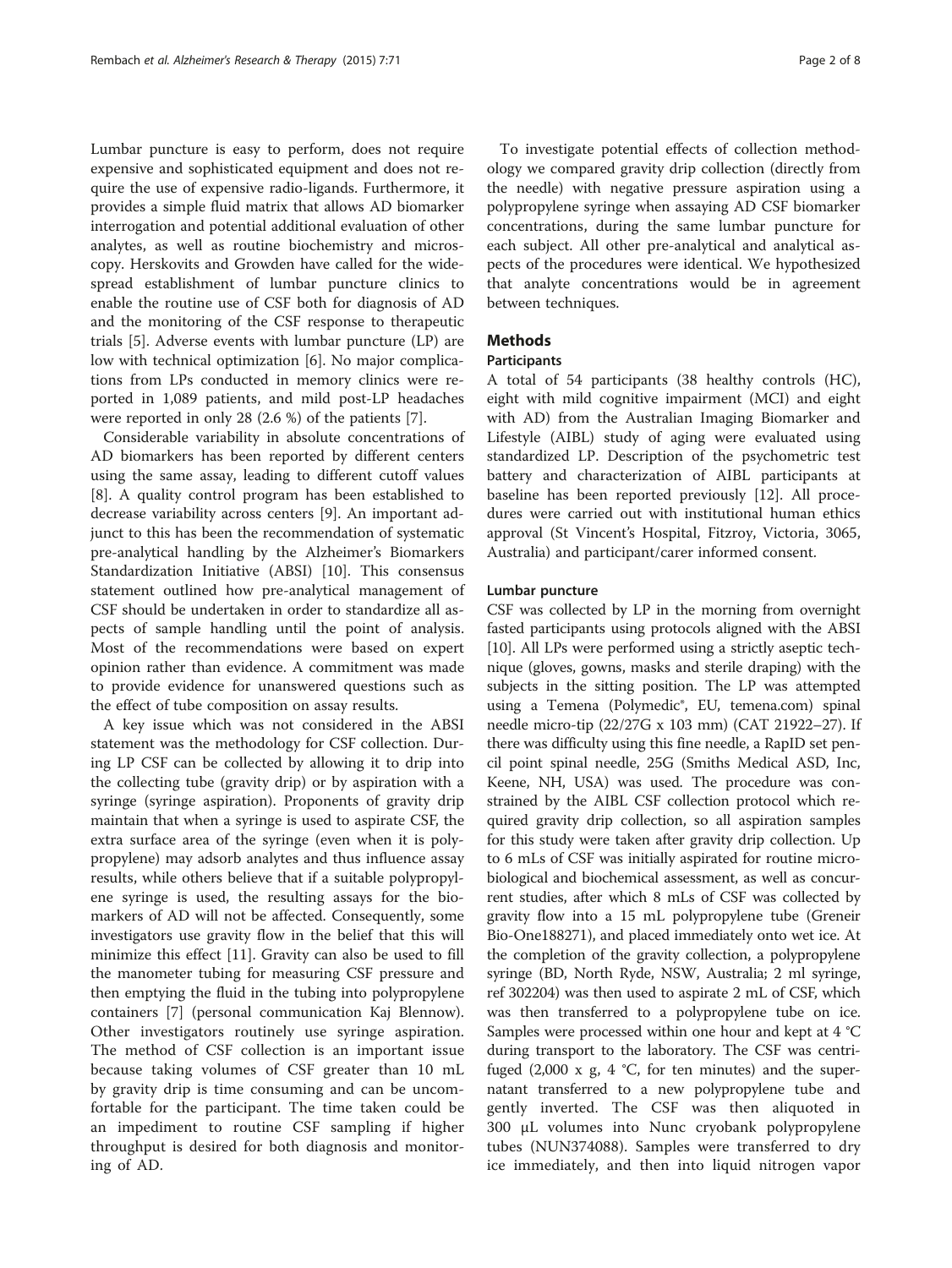tanks within one hour and only thawed once immediately before analysis. All participants were contacted by telephone the following day, and also provided a phone number if there were any concerns such as headache or backache.

#### xMAP biomarker assay

All samples were measured in duplicate using the AlzBio3 xMAP assay (Innogenetics, N.V. Ghent, Belgium) according to the included protocol for human CSF Aβ42, t-tau and p-tau. A total of four assay kits were used to collect the data spread over several days, and all steps were conducted by the same operator blinded to participant and CSF collection method, using multichannel pipettes and a manual wash/vacuum manifold. The same kit batch-number was used for all assay plates used in the study and the participant samples were distributed randomly on the analysis plates. Briefly, all reagents, standards, controls and samples were brought to room temperature and vortex-mixed immediately before the assay. Coated beads were vortexed for three minutes in a sonicating water bath. All working solutions were diluted in Milli-Q  $H_2O$  or supplied diluents according to the kit instructions. The filter plate was washed once using 225 μL/well of 1x wash buffer and vacuum aspirated immediately before use. A total of 100 μL of bead suspension (3,000 beads/analyte) was added to each well and the plate vacuum aspirated. Then 25 μL of the conjugate working solution was added to each well. A total of 75 μL of standards, kit and pooled CSF controls and samples were added to the plate in duplicate. A buffer blank was also included. The filter plate was sealed, the bottom of the plate was dabbed dry and the plate was wrapped in aluminum foil and incubated on an orbital plate shaker at room temperature (21–23 °C). The plate was incubated overnight (at least 14 hours). On the second day, the remaining reagents were prepared at room temperature. The filter plate was aspirated and then washed with 225 μL of 1x wash buffer, three times. A total of 100 μL of diluted detection reagent was then added to each well and the plate re-covered in foil for one hour on an orbital plate shaker. The filter plate was aspirated and washed with 225 μL of 1x wash buffer, three times. Then, 100 μL of read solution was added to each well and the plate was finally incubated on an orbital plate shaker for five minutes covered in foil, at room temperature. The sample concentrations were then quantified using a Bio-Rad Bioplex 200 instrument (Bio-Rad Laboratories, USA) using 5PL logistic regression. The data were fitted to calibration curves constructed with the median fluorescence values for each replicate of the standards. Concentrations were determined by sigmoidal curve fitting. Data from duplicate sample measurements for each individual's CSF sample that had a percentage coefficient of variance (%CV) above

20 % (as recommended by the manufacturer) were discarded and the samples were reanalyzed. For all plates, the internal standard control duplicate analyses were within the accepted %CV.

#### Statistical analysis

Biomarker agreement was assessed using the Concordance Correlation test, with a correlation coefficient close to 1 representing perfect repeatability. Bland-Altman plot analysis was conducted to assess agreement between methods [[13\]](#page-6-0). To determine whether there were any significant differences in CSF analyte levels between collection methods, the data were analyzed using a paired sample t-test. A Bonferroni adjustment for multiple comparisons was used for  $p$ -value assessment, with test results compared against 0.0167 (0.05/3). Statistical analyses for concordance and sample mean differences were performed on the original set of 35 samples where the %CV was less than 20 %, as well as the complete set of 44 samples to determine whether there were any comparable differences between the original assay set and the repeated samples. Linear models between CSF collection methods were compared using analysis of variance. Demographic characteristics were assessed using the independent samples t-test (age), Chi square analyses (APOEe4 and sex), and Kruskal Wallis tests (Clinical Dementia Rating (CDR) score and Mini–Mental State Examination (MMSE) score). All statistical analyses were conducted using the R software version 3.0.2.

#### Results

Of the 54 participant samples, 19 failed quality control for one or more of the multiplexed analytes, with %CV greater than 20 %. Of these 19, nine samples were rerun and performed with < 20 % %CVs and were included in the final analysis using a total of 44 participant samples. Demographic characteristics of the participants are shown in Table 1. There was no significant difference in ages between diagnostic classifications ( $p = 0.40$ ) or in the distribution of males and females between clinical

|  |  | Table 1 Sub-cohort demographics |  |  |
|--|--|---------------------------------|--|--|
|--|--|---------------------------------|--|--|

|                   | НC         | <b>MCI</b> | AD        | $p$ - value |
|-------------------|------------|------------|-----------|-------------|
| Ν                 | 31         | 6          | 7         |             |
| Age (years)       | 71.8 (5.6) | 68.3(4.5)  | 71.3(7.1) | 0.40        |
| Sex (F%)          | 58 %       | 50 %       | 28 %      | 0.41        |
| APOEε4 %          | 19 %       | $0\%$      | 43 %      | 0.20        |
| MMSE (median IQR) | 29 (1.5)   | 26(2)      | 22(3)     | < 0.0001    |
| CDR (median IQR)  | 0(0)       | 0.5(0)     | 1(0.25)   | < 0.0001    |

p–value determined by t-test (age), Chi square analyses (APOEε4 and sex) and Kruskal-Wallis tests (CDR score and MMSE)

N number, HC health control, MCI mild cognitive impairment, AD Alzheimer'<sup>s</sup> disease, APOEε4 apolipoprotein epsilon 4 allele, MMSE Mini–Mental State Examination, CDR Clinical Dementia Rating, IQR inter-quartile range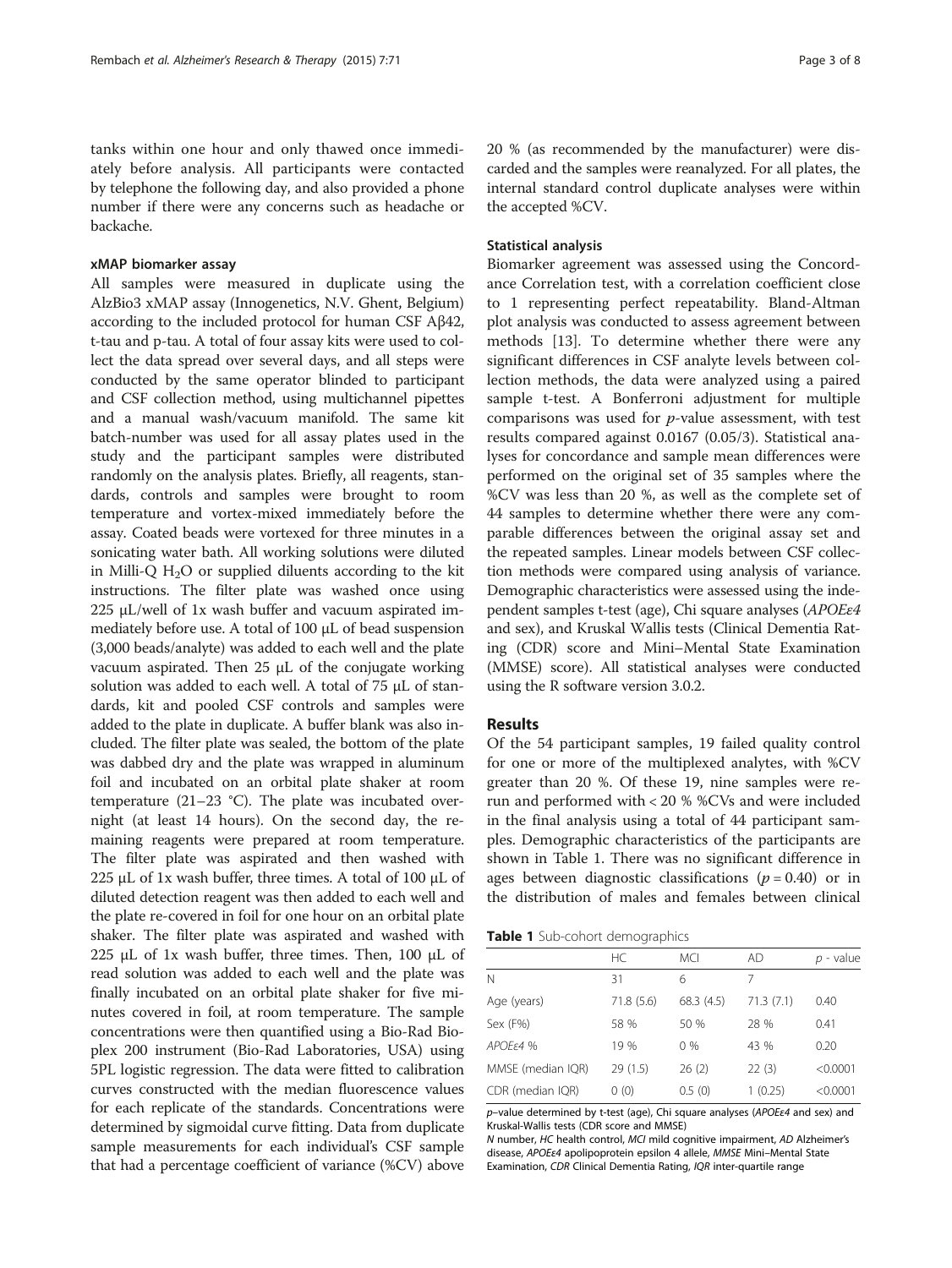classifications ( $p = 0.41$ ). There were more *APOE* $\varepsilon$ 4 carriers in the AD group; however, this was not statistically significant ( $p = 0.20$ ). As expected, the CDR scale was significantly higher and the MMSE score significantly lower in the MCI and AD groups ( $p < 0.0001$ ). The mean inter-assay %CV based on the lowest concentration included standards was 11.6 % for Aβ42, 7.26 % t-tau, and 11.29 % for p-tau.

Using the complete sample  $(n = 44)$ , concordance correlations between CSF collection methods showed strong reproducibility for Aβ42, t-tau, and p-tau (0.83 [95 % Confidence Interval (CI 0.71 - 0.90], 0.99 [95 % CI 0.98 - 0.99], and 0.82 [95 % CI 0.71 - 0.89], respectively). Reducing the sample to only those with  $a < 20$  % %CV in the original assay  $(n = 35)$  performed similarly compared to that of the complete sample (Aβ42 0.87 [0.77 - 0.93], ttau 0.99 [95 % CI 0.98 - 0.99], and p-tau 0.86 [95 % CI 0.76 - 0.93], respectively). Bland-Altman plots also displayed good agreement between the two collection methods (Fig. [1g, h,](#page-4-0) i). Table [2](#page-4-0) shows the means (SD) for the three biomarker analyte quantifications.

For the complete cohort, we found no significant difference (post-correction for multiple comparisons) in mean Aβ42, t-tau, and p-tau levels between gravity-fed and aspiration collection methods (Aβ: gravity: 366.5 (86.8) vs aspiration: 354.3 (82.6)  $p = 0.10$ ; t-tau: gravity: 83.9 (46.6) vs aspiration: 84.7 (47.4),  $p = 0.49$ ; and p-tau gravity: 43.5 (22.8) vs aspiration: 40.0 (17.7),  $p = 0.05$ ). Analyses of the reduced set  $(N = 35)$  found similar results for each of the analytes (Aβ: gravity: 373.4 (88.0) vs aspiration: 366.5 (84.8)  $p = 0.35$ ; t-tau: gravity: 82.8 (48.5) vs aspiration: 82.3 (48.7),  $p = 0.64$ ; and p-tau gravity: 41.9 (22.7) vs aspiration: 38.5 (18.6),  $p = 0.07$ ). Assessment of intra-classification means showed only small changes in biomarker level between gravity and aspiration collection methods; t-tests were not performed due to low sample size (Table [2](#page-4-0), Fig. [1a, b, c\)](#page-4-0). Gravity drip collection versus aspirated CSF was also plotted differentiating clinical classification (Fig. [1d, e, f](#page-4-0)).

We also classified each participant using the standardized cut-off scores of our laboratory (thresholds for Aβ, t-tau, and p-tau were 281, 106, and 46, respectively,  $\pm$ 5 % error) and dichotomized using the  $10^{th}$  and  $90^{th}$  percentiles (Li et al., personal communication). Using this method, only one participant was classified differently between collection methods (with a 6 % difference between collection methods).

In four of the 54 participants, it proved difficult to find the CSF with the fine #27 gauge needles and the 25 gauge pencil point needle was successfully employed. Of the 54 subjects, two complained of mild headache when questioned the following day by telephone follow-up. Both headaches resolved quickly with mild analgesics (one with acetaminophen, the other with ibuprofen). A

further participant complained of nagging back pain, but had suffered back pain for many years and the pain following the LP was not clearly different to pre-existing pain. The duration for CSF extraction was a mean of 10 (range 5–23) minutes. A total of 16 mLs was taken from all participants except one in whom only 11 mL was extracted because of slow gravity drip (22 minutes) during which the participant became tired (see Table [3](#page-5-0)). All aspiration samples were extracted in less than one minute.

#### **Discussion**

The current study confirms there is strong agreement in CSF Aβ42, t-tau, and p-tau levels between gravity feed and aspiration collection methods. Aβ42 and p-tau had slightly lower concordance correlation coefficients (>0.8) due to increased assay variation, causing a reduced agreement statistic as compared with t-tau. Analyses of the three biomarkers via paired samples t-tests showed no significant difference between collection methods; however, there was a trend towards a difference in p-tau levels (largely driven by the AD group) prior to adjustment for multiple comparisons. We included MCI and AD controls to address the issue of varying HC levels of AD pathology potentially influencing the dynamic levels of each specific analyte or the way they behave ex vivo. This is the first time to our knowledge that a direct comparison of aspiration and gravity fed collection has been reported.

Importantly, all CSF samples were taken sequentially from the same LP and all analyzed simultaneously. The CSF samples were thus not subjected to any variation in pre-analytical handling other than the method of collection and, furthermore, were not exposed to technical variations, which may have contributed to previously seen variation observed between laboratories, underscoring the accuracy of the results.

The method of CSF collection is an important step in the pre-analytical handling of CSF samples. While some investigators routinely use gravity, others use aspiration. Gravity drip has the drawback of unpredictable variation of collection times and may potentially take considerably longer than aspiration, thereby reducing feasibility in busy clinics. In dementia evaluation settings, the longer duration of CSF acquisition can be a particular problem for a patient with memory impairment or dementia since repeated reassurance and explanation may be required. Our results demonstrate that syringe aspiration does not have a significant effect on analyte concentrations and, therefore, should be acceptable and allow predictable and more rapid CSF collection.

In our study, post lumbar puncture headaches using the #27 and #25 gauge needles occurred in 2/54 procedures (4 %) of patients consistent with previous reports when using small caliber needles [[14](#page-6-0)]. This is markedly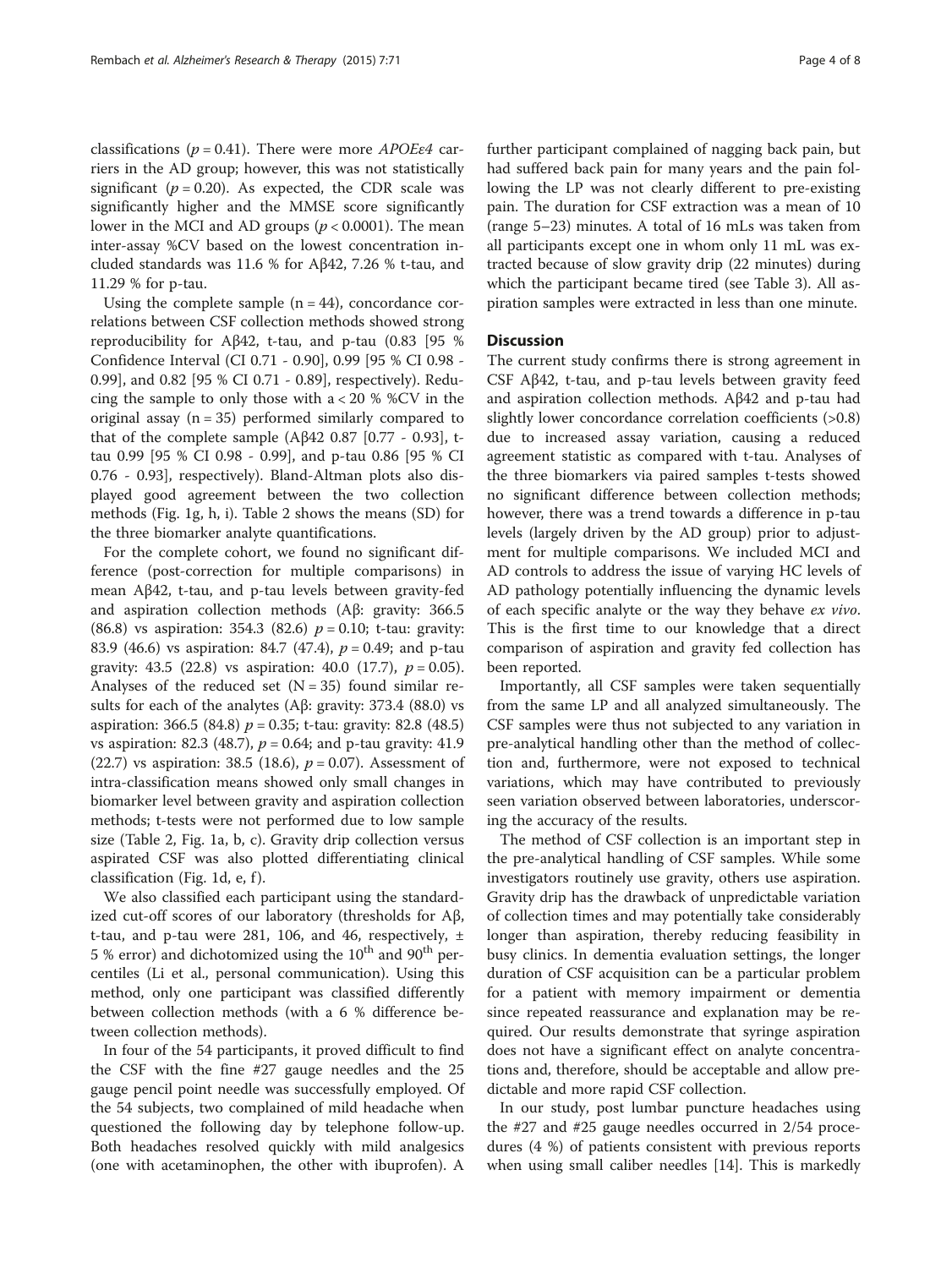<span id="page-4-0"></span>

Fig. 1 a-c Bland-Altman plots confirming good agreement between the two collection methods. d-f Concordance correlations between the methodologies showed strong reproducibility for Aβ42, t-tau, and p-tau. g-i The median and interquartile range for each biomarker value divided by each clinical classification (gravity = black; aspiration =  $grey$ )

| Table 2 Mean values of AD CSF biomarkers, gravity versus aspiration |  |  |
|---------------------------------------------------------------------|--|--|
|---------------------------------------------------------------------|--|--|

|            | N  | $A\beta42$ [pg/mL] |               |                 | t-tau [pg/mL] |               |                 | p-tau [pg/mL] |              |            |
|------------|----|--------------------|---------------|-----------------|---------------|---------------|-----------------|---------------|--------------|------------|
|            |    | g                  | a             | <i>p</i> -value | a             | a             | <i>p</i> -value | a             | a            | $p$ -value |
| Complete   | 44 | 366.5 (86.8)       | 354.3 (82.6)  | 0.10            | 83.9 (46.6)   | 84.7 (47.4)   | 0.49            | 43.5 (22.8)   | 40.0 (17.7)  | 0.05       |
| HC         | 31 | 394.6 (56.4)       | 381.6 (65.8)  |                 | 68.6 (27.9)   | 68.2 (28.8)   | 0.57            | 35.3 (12.1)   | 33.4 (11.5)  |            |
| <b>MCI</b> | 6  | 344.2 (73.5)       | 346.8 (55.7)  |                 | 118.6 (65.1)  | 122.5 (68.6)  | 0.31            | 62.1(28.9)    | 51.7 (18.4)  |            |
| <b>AD</b>  |    | 261.38 (126.9)     | 240.04 (73.9) |                 | 121.92 (63.8) | 125.27 (57.4) | 0.58            | 63.86 (33.3)  | 59.08 (23.3) |            |

Mean (standard deviation)

g gravity fed; a aspiration, t-tau total tau, p-tau phosphorylated-tau

p-values are unadjusted from Paired Sample T-tests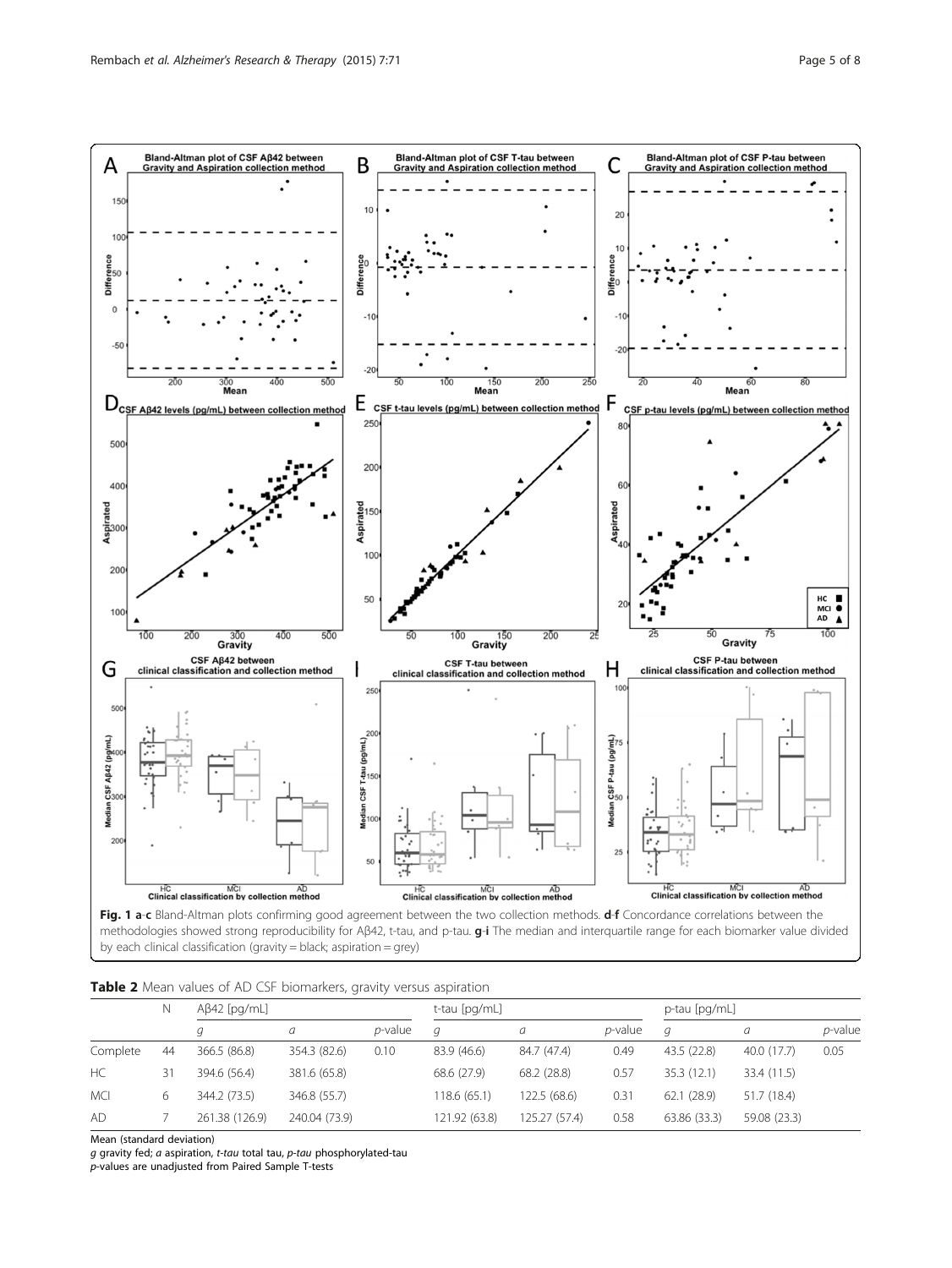| Age (years)<br>Number Volume<br>collected <sup>a</sup><br>(mLs) | Time of<br>dav at | Total time taken<br>to collect the<br>collection CSF (min) | Average time<br>taken to collected<br>via gravity (min) | Average time<br>taken to collect<br>via aspiration (min) | of Stay | Length Reported adverse incidents                                                                                                                                            |
|-----------------------------------------------------------------|-------------------|------------------------------------------------------------|---------------------------------------------------------|----------------------------------------------------------|---------|------------------------------------------------------------------------------------------------------------------------------------------------------------------------------|
|                                                                 |                   |                                                            |                                                         |                                                          |         |                                                                                                                                                                              |
| $72.49(5.54)$ N = 54<br>- 16                                    | $9-10$ am         | $10.87(4.12)^{D}$                                          | $10 - 15$                                               | $0.5 - 1$                                                | post LP | 4 hours 2 reports of post-LP headaches<br>lasting more than 24 hours. 4 LPs<br>initially failed with 27 g needles<br>and were successful when the<br>25 g needles were used. |

<span id="page-5-0"></span>**Table 3** Parameters of the sample collection and reported adverse incidents

Data represents the average and (standard deviation)

CSF cerebrospinal fluid, LP lumbar puncture<br>ªN = 1 LP resulted in only 11 mL total volume collected via gravity and 1 mL via aspiration

<sup>b</sup>One subject's total time was not recorded

below that reported when #24 or #22 Sprotte needles are used (eg., 22 % [\[15](#page-6-0)]), but the mean age of their samples was 40.2 (10.1) years compared to the mean age of our sample of 72.5 (5.5) years. Hence, an added bonus to syringe aspiration is that negative pressure sampling allows the use of small caliber spinal needles decreasing the risk of headache. We emphasize that our results pertain to the use of small caliber spinal needles in an elderly patient population. The use of larger caliber spinal needles may lead to a higher incidence of headache, presumably due to more rapid shifts in CSF. Furthermore, whilst gravity collection of CSF can take more than 20 minutes, aspiration can collect the usual 10–20 mLs of CSF required in a few minutes.

Reasons for a preference of gravity flow collection over aspiration in some centers may be historical. A belief that aspiration may cause radicular pain by traumatizing local nerve roots [\[16](#page-6-0)] appears unfounded, and might be even less common with smaller caliber needles. On the other hand, syringe aspiration may be inappropriate whenever CSF pressure needs to be measured with manometer tubing which then allows collection of tube contents via gravity. Measurement of CSF opening pressure, though, is not likely to be necessary when a CSF sample is only required for the purpose of AD biomarker analysis.

To our knowledge, this is the first report of concordance of CSF biomarkers when CSF is collected either by standard gravity drip or syringe aspiration. In particular, more rapid collection by aspiration suggests that wider adoption of aspiration is feasible and may become the preferred means of CSF collection for the detection of AD CSF profiles. Shorter duration should help facilitate acceptance both by patients undergoing the procedure and also staff conducting the LP. Indeed, the implications of reducing the time of the extraction of the CSF from around ten minutes for gravity feed to approximately one minute for aspiration, may allow the procedure to be suitable for mass screening as advocated by Herskovits [\[5](#page-6-0)].

These results also indicate that the use of an extra polypropylene contact step (in the syringe) used in the aspiration technique made no significant difference to the CSF biomarker concentrations, despite prior concerns [[17\]](#page-6-0). With the increasing use of atraumatic LP needles, which dramatically reduce the incidence of post-LP headache [\[18](#page-7-0), [19](#page-7-0)], and the escalating need for accurate diagnosis of early AD, our results add support for aspiration as a time saving and benign method for routine CSF collection for AD biomarker analyses.

A limitation to the study was that all aspirations were performed subsequent to gravity drip collection. This was because the protocol for the AIBL study demanded that samples be taken by gravity drip, and, therefore, it was only after the required samples had been obtained for AIBL that we were able to take the aspiration sample. Although we consider it unlikely that reversing the CSF collection technique order will significantly influence analyte concentrations, formal assessment of this issue could be the subject of future studies.

A further limitation in this study was the relatively small sample size, with varying proportions of variation per analyte, and insufficient power to evaluate analyte concordance within clinical classifications. Further studies with larger samples sizes are required to evaluate whether clinical classification influences correlations between methods.

#### Conclusions

The results of this study indicate that there is no significant difference in CSF AD biomarker concentrations for Aβ42, p-tau, and total tau between gravity collection and polypropylene syringe aspiration, yet aspiration is much quicker. We conclude that aspiration should be considered as the favored collection technique for CSF AD biomarker evaluation as this technique becomes more widely adopted throughout the world.

#### Abbreviations

%CV: Percentage coefficient of variance; 22/27G: Gauges of needles; ABSI: Alzheimer's Biomarkers Standardization Initiative; AD: Alzheimer's disease; AIBL: Australian Imaging Biomarker and Lifestyle study of aging; APOE: Apolipoprotein E; Aß: beta-amyloid; CAT: Catalogue number; CDR: Clinical Dementia Rating; CI: Confidence interval; CSF: Cerebrospinal fluid; CSIRO: Commonwealth Scientific Industrial Research Organization.; DCRD: Dementia Collaborative Research Centres program; EU: European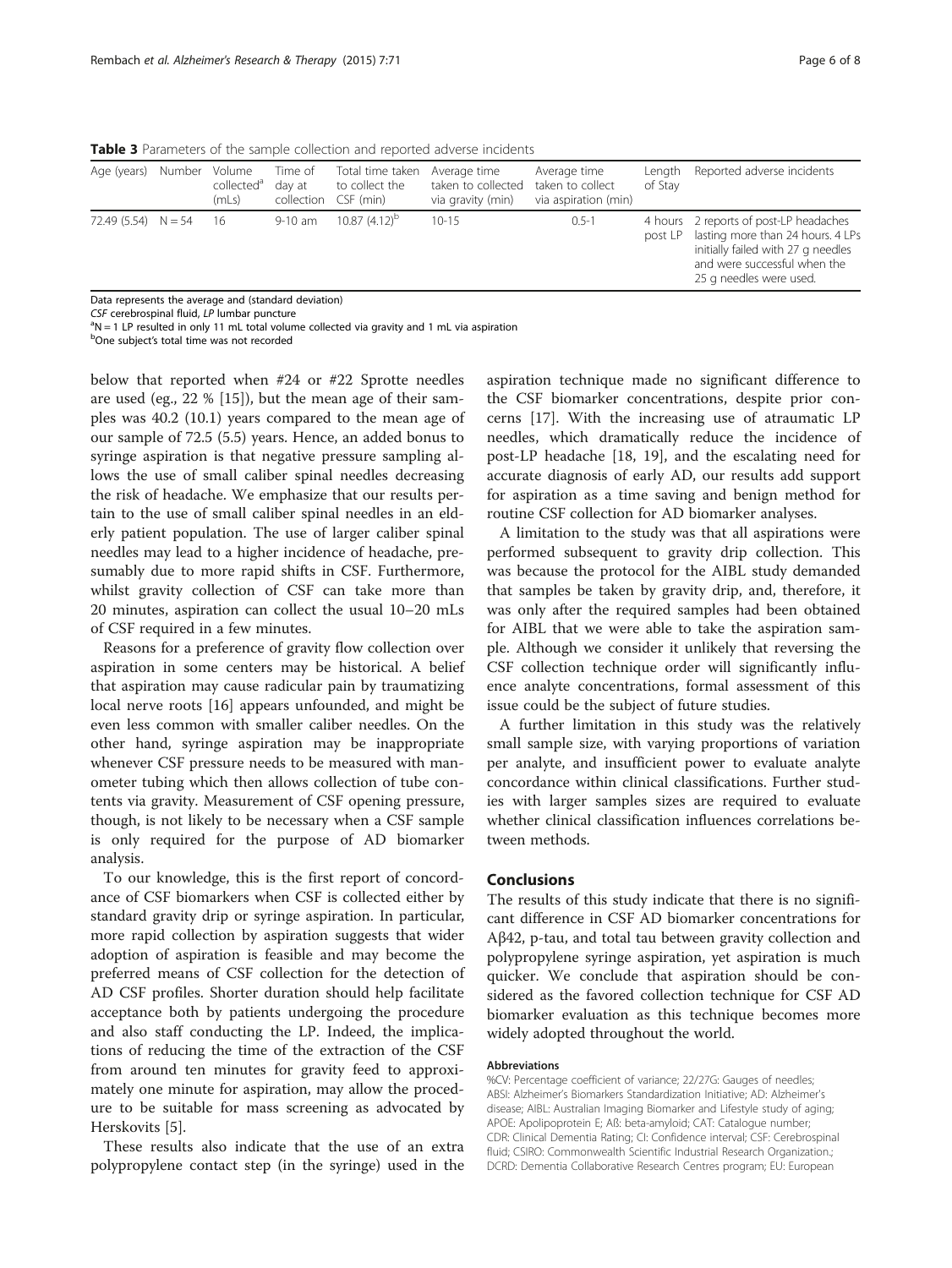<span id="page-6-0"></span>Union; g: Gravity (table 2); HC: Healthy control; IQR: Inter-quartile range; LP: Lumbar puncture; MCI: Mild cognitive impairment; MMSE: Mini-Mental State Examination; NHMRC: National Health and Medical Research Council; PET: Positron emission tomography; p-tau: Phosphorylated tau; SD: Standard deviation; t-tau: Total tau; xMAP: Proprietary multiplexing technology.

#### Competing interests

The authors declare that they have no competing interests.

#### Authors' contributions

AR conceptualized the study design, analyzed the data and prepared the initial manuscript. LAE contributed to the statistical data analysis and interpretation, and manuscript preparation. Q-XL contributed to laboratory and data analyses, data interpretation and manuscript preparation. TN contributed to study design, participant recruitment, and data analysis and contributed to review of the manuscript. LV contributed to study design, participant recruitment, and manuscript review. CJF participated in the laboratory data collection and assays and contributed to review of the manuscript. KKP participated in the laboratory and data analyses and contributed to review of the manuscript. RLR participated in laboratory and data collection and analyses and contributed to review of the manuscript. BOT contributed to laboratory and data analyses and contributed to review of the manuscript. SM participated in participant recruitment, sample collection and quality control, and lumbar puncture oversight and contributed to review of the manuscript. FM participated in participant sample collection, data analysis, and lumbar puncture oversight and contributed to review of the manuscript. MF contributed to participant recruitment and sample collection, sample preparation and analyses and contributed to review of the manuscript. KT contributed to sample collection, laboratory analysis and data collection and contributed to review of the manuscript.SR-S contributed to study design and conceptualization, sample and data analysis and participant recruitment and contributed to review of the manuscript. SML participated in participant recruitment, sample and data analysis and contributed to review of the manuscript. SLM participated in study design and data interpretation and contributed to review of the manuscript. WW participated in data analysis and interpretation and contributed to review of the manuscript. DGD contributed to conceptualization and study design, manuscript preparation, revision and review. RM contributed to study design and conceptualization and contributed to review of the manuscript. DA contributed to study design and conceptualization and contributed to review of the manuscript. SC contributed to study conceptualization and data interpretation and contributed to review of the manuscript. BS contributed to study conceptualization, data collection, analysis and interpretation, and lumbar puncture procedures and contributed to review of the manuscript. CLM contributed to study conceptualization and design, data analysis and interpretation and contributed to review of the manuscript. JDD contributed to data statistical analysis and interpretation and contributed to review of the manuscript. All authors read and approved the final manuscript.

#### Acknowledgements

This paper honors the contributions of Dr Alan Rembach as first author and his unexpected and untimely death during manuscript preparation. Core funding for the AIBL study was provided by CSIRO, which was supplemented by "in kind" contributions from the study partners [\(http://aibl.csiro.au](http://aibl.csiro.au/)). CSF collections were supported by Merck International. The research was also supported by the Science Industry and Endowment Fund (sief.org.au) and the National Health and Medical Research Council (NHMRC) via the Dementia Collaborative Research Centres program (DCRC). The Florey Institute of Neuroscience and Mental Health acknowledge funding support from the Victorian government's Operational Infrastructure Support program. Alzheimer's Australia (Victoria and Western Australia) assisted with promotion of the study. We would like to acknowledge Innogenetics (now Fujirebio) Europe N.V. Ghent, Belgium for supplying kits in the assay. We thank all those who took part as subjects in the study for their commitment and dedication to helping advance research into the early detection and causation of AD. S Collins is supported in part by an NHMRC Practitioner Fellowship (#APP1005816).

#### Author details

<sup>1</sup>The Florey Institute of Neuroscience and Mental Health, The University of Melbourne, Victoria 3010, Australia. <sup>2</sup>Centre for Anaesthesia and Cognitive

McCusker Alzheimer's Disease Research Unit (Hollywood Private Hospital), Perth, Western Australia, Australia. <sup>6</sup>Department of Pathology, University of Melbourne, Parkville 3010, Australia. <sup>7</sup>CSIRO Preventative Health Flagship, Parkville, Victoria 3010, Australia. <sup>8</sup>CSIRO Computational Informatics/Australian e-Health Research Centre, Brisbane, Queensland 4029, Australia. <sup>9</sup>National Ageing Research Institute, Parkville, Victoria 3050, Australia.

#### Received: 9 January 2015 Accepted: 20 October 2015 Published online: 19 November 2015

#### References

- 1. Jack Jr CR, Albert MS, Knopman DS, McKhann GM, Sperling RA, Carrillo MC, et al. Introduction to the recommendations from the National Institute on Aging-Alzheimer's Association workgroups on diagnostic guidelines for Alzheimer's disease. Alzheimers Dement. 2011;7:257–62.
- 2. Villemagne VL, Burnham S, Bourgeat P, Brown B, Ellis KA, Salvado O, et al. Amyloid beta deposition, neurodegeneration, and cognitive decline in sporadic Alzheimer's disease: a prospective cohort study. Lancet Neurol. 2013;12:357–67.
- Bateman RJ, Xiong C, Benzinger TL, Fagan AM, Goate A, Fox NC, et al. Clinical and biomarker changes in dominantly inherited Alzheimer's disease. N Engl J Med. 2012;367:795–804.
- 4. Blennow K, Hampel H. CSF markers for incipient Alzheimer's disease. Lancet Neurol. 2003;2:605–13.
- 5. Herskovits AZ, Growdon JH. Sharpen that needle. Arch Neurol. 2010;67:918–20.
- 6. Williams JL, Umapathi T. Diagnostic lumbar puncture: minimizing complications. Intern Med J. 2008;38:587–91.
- 7. Zetterberg H, Tullhog K, Hansson O, Minthon L, Londos E, Blennow K. Low incidence of post-lumbar puncture headache in 1,089 consecutive memory clinic patients. Eur Neurol. 2010;63:326–30.
- 8. Hort J, Bartos A, Pirttila T, Scheltens P. Use of cerebrospinal fluid biomarkers in diagnosis of dementia across Europe. Eur J Neurol. 2010;17:90–6.
- 9. Mattsson N, Andreasson U, Persson S, Carrillo MC, Collins S, Chalbot S, et al. CSF biomarker variability in the Alzheimer's Association quality control program. Alzheimers Dement. 2013;9:251–61.
- 10. Vanderstichele H, Bibl M, Engelborghs S, Le Bastard N, Lewczuk P, Molinuevo JL, et al. Standardization of preanalytical aspects of cerebrospinal fluid biomarker testing for Alzheimer's disease diagnosis: a consensus paper from the Alzheimer's Biomarkers Standardization Initiative. Alzheimers Dement. 2012;8:65–73.
- 11. Fagan AM, Shaw LM, Xiong C, Vanderstichele H, Mintun MA, Trojanowski JQ, et al. Comparison of analytical platforms for cerebrospinal fluid measures of beta-amyloid 1–42, total tau, and p-tau181 for identifying Alzheimer disease amyloid plaque pathology. Arch Neurol. 2011;68:1137–44.
- 12. Ellis KA, Bush AI, Darby D, De Fazio D, Foster J, Hudson P, et al. The Australian Imaging, Biomarkers and Lifestyle (AIBL) study of aging: methodology and baseline characteristics of 1112 individuals recruited for a longitudinal study of Alzheimer's disease. Int Psychogeriatr. 2009;21:672–87.
- 13. Swallow DM, Fellner N, Varsos GV, Czosnyka M, Smielewski P, Pickard JD, et al. Repeatability of cerebrospinal fluid constant rate infusion study. Acta Neurol Scand. 2014;130:131–8.
- 14. Corbey MP, Bach AB, Lech K, Frorup AM. Grading of severity of postdural puncture headache after 27-gauge Quincke and Whitacre needles. Acta Anaesthesiol Scand. 1997;41:779–84.
- 15. Monserrate AE, Ryman DC, Ma S, Xiong C, Noble JM, Ringman JM, et al. Factors associated with the onset and persistence of post-lumbar puncture headache. JAMA Neurol. 2015;72:325–32.
- 16. Gorelick PB, Biller J. Lumbar puncture. Technique, indications, and complications. Postgrad Med. 1986;79:257–68.
- 17. Perret-Liaudet A, Pelpel M, Tholance Y, Dumont B, Vanderstichele H, Zorzi W, et al. Risk of Alzheimer's disease biological misdiagnosis linked to cerebrospinal collection tubes. J Alzheimers Dis. 2012;31:13–20.